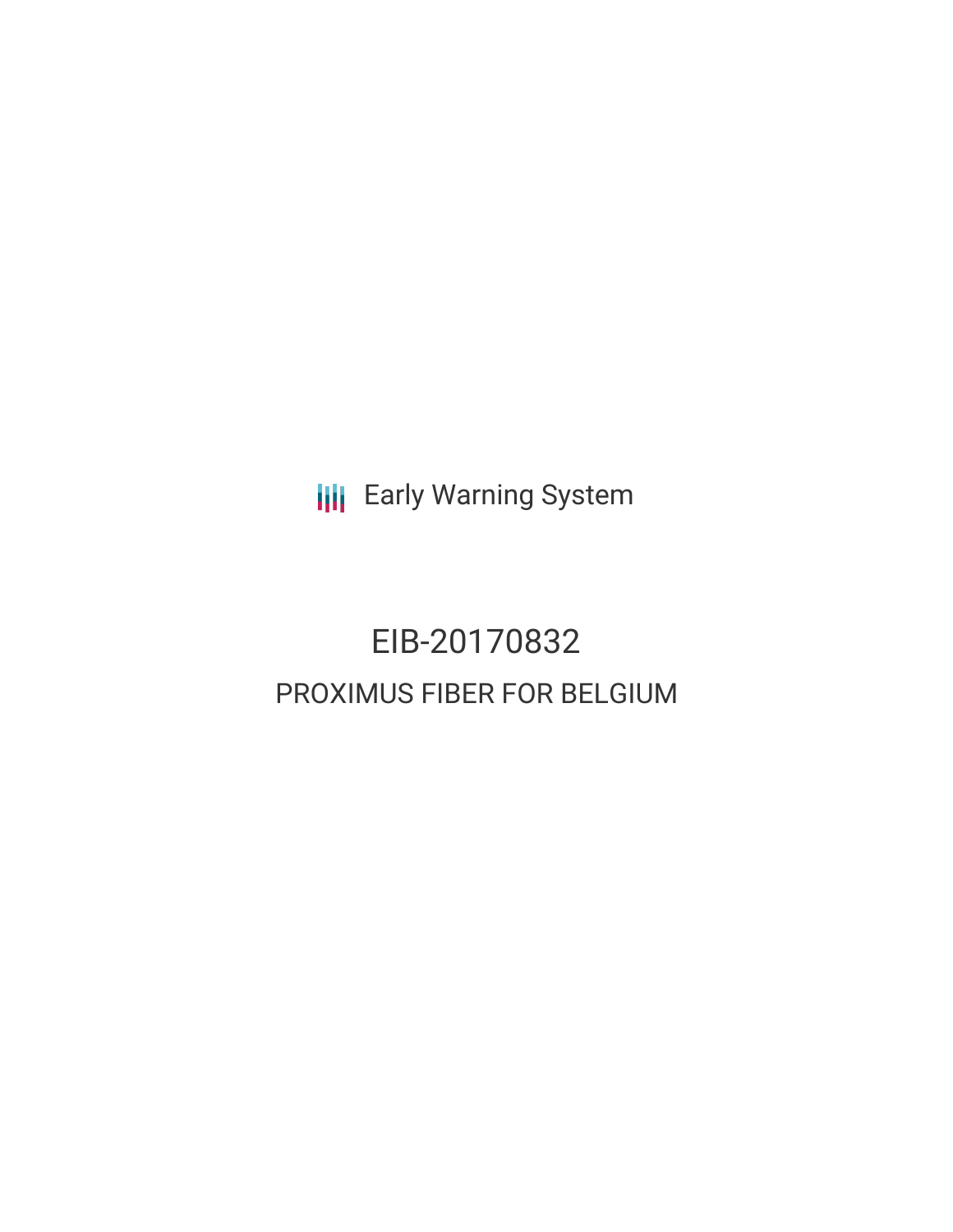### **Quick Facts**

| <b>Countries</b>               | Belgium                        |
|--------------------------------|--------------------------------|
| <b>Financial Institutions</b>  | European Investment Bank (EIB) |
| <b>Status</b>                  | Approved                       |
| <b>Bank Risk Rating</b>        | U                              |
| <b>Borrower</b>                | PROXIMUS SA DE DROIT PUBLIC    |
| <b>Sectors</b>                 | Communications, Construction   |
| <b>Investment Type(s)</b>      | Loan                           |
| <b>Investment Amount (USD)</b> | \$492.29 million               |
| <b>Project Cost (USD)</b>      | \$998.11 million               |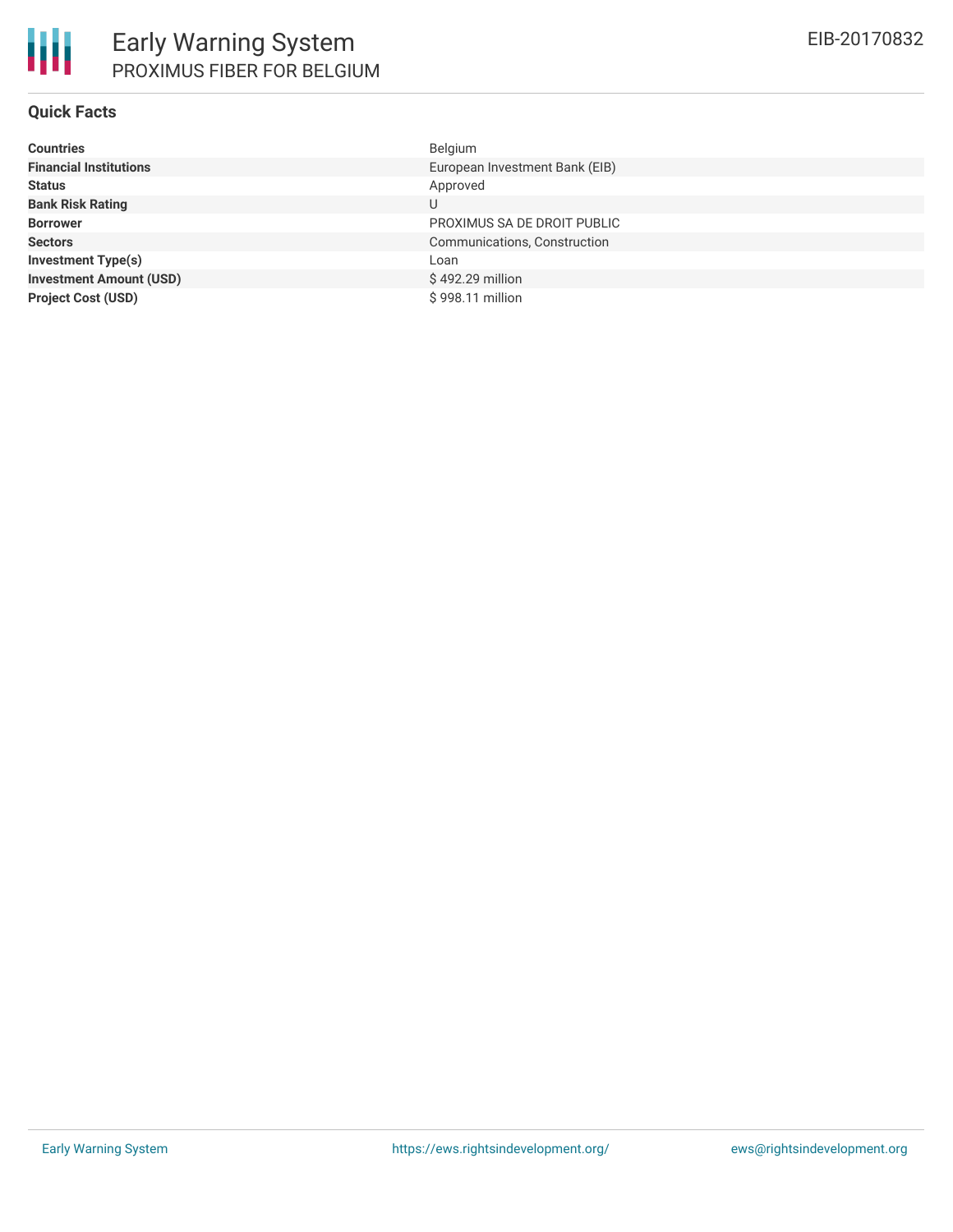

### **Project Description**

This project provides financing to Proximus SA for the design, building, operation and commercialization of an ultra-high speed fixed broadband telecommunications' network.

The project aims to reach an additional coverage of 10% in residential areas and 38% of the enterprise addressable units in Belgium, leading to an increase of 487 000 homes and 57 810 businesses.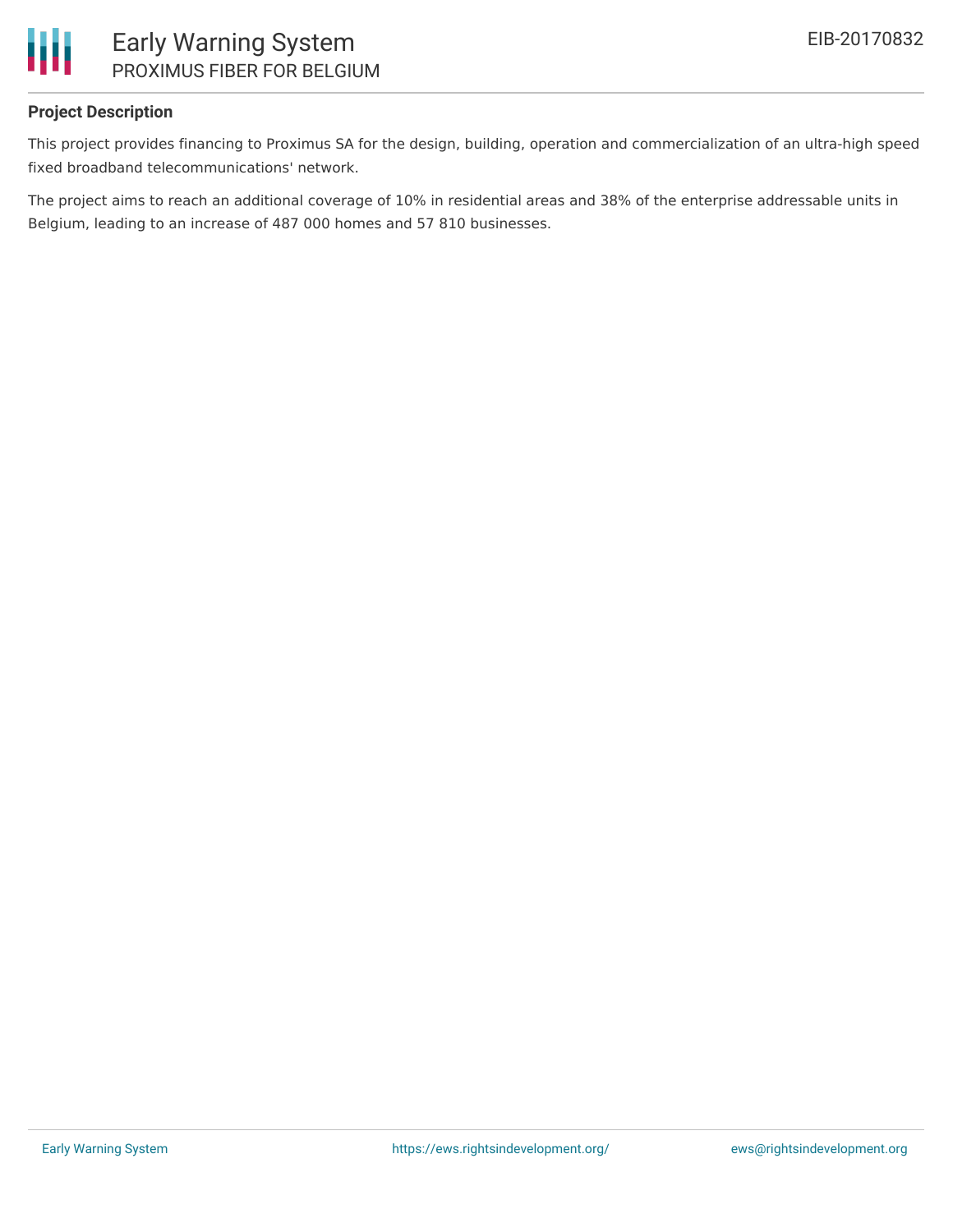

### **Investment Description**

European Investment Bank (EIB)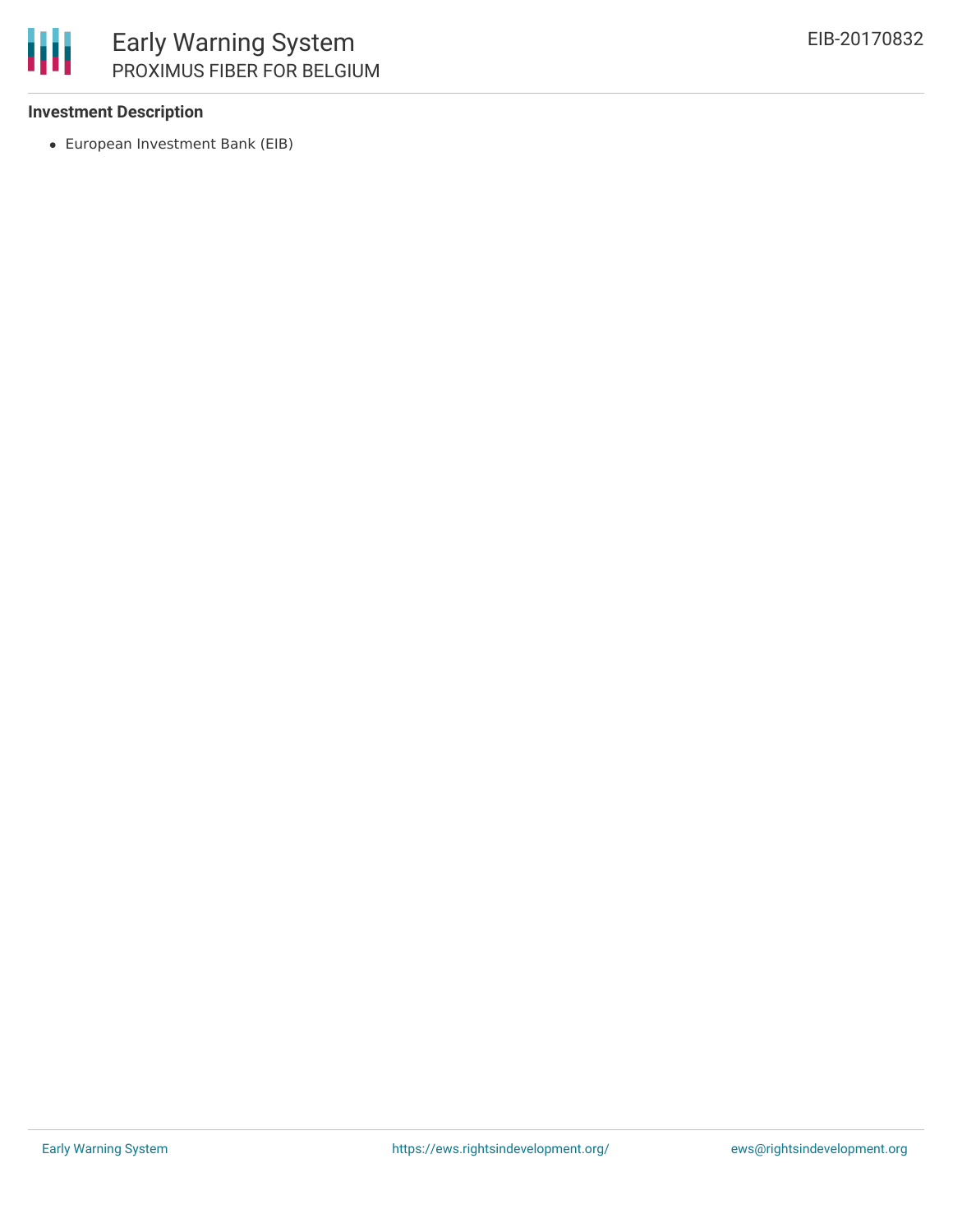

# 冊

### Early Warning System PROXIMUS FIBER FOR BELGIUM

| <b>Private Actor 1</b> | <b>Private Actor</b><br>Role | <b>Private Actor</b><br><b>Sector</b> | <b>Relation</b>          | <b>Private Actor 2</b> | <b>Private Actor</b><br>2 Role | <b>Private Actor</b><br>2 Sector |
|------------------------|------------------------------|---------------------------------------|--------------------------|------------------------|--------------------------------|----------------------------------|
| $\sim$                 | -                            | $\sim$                                | $\overline{\phantom{0}}$ | Proximus PLC           | Client                         |                                  |